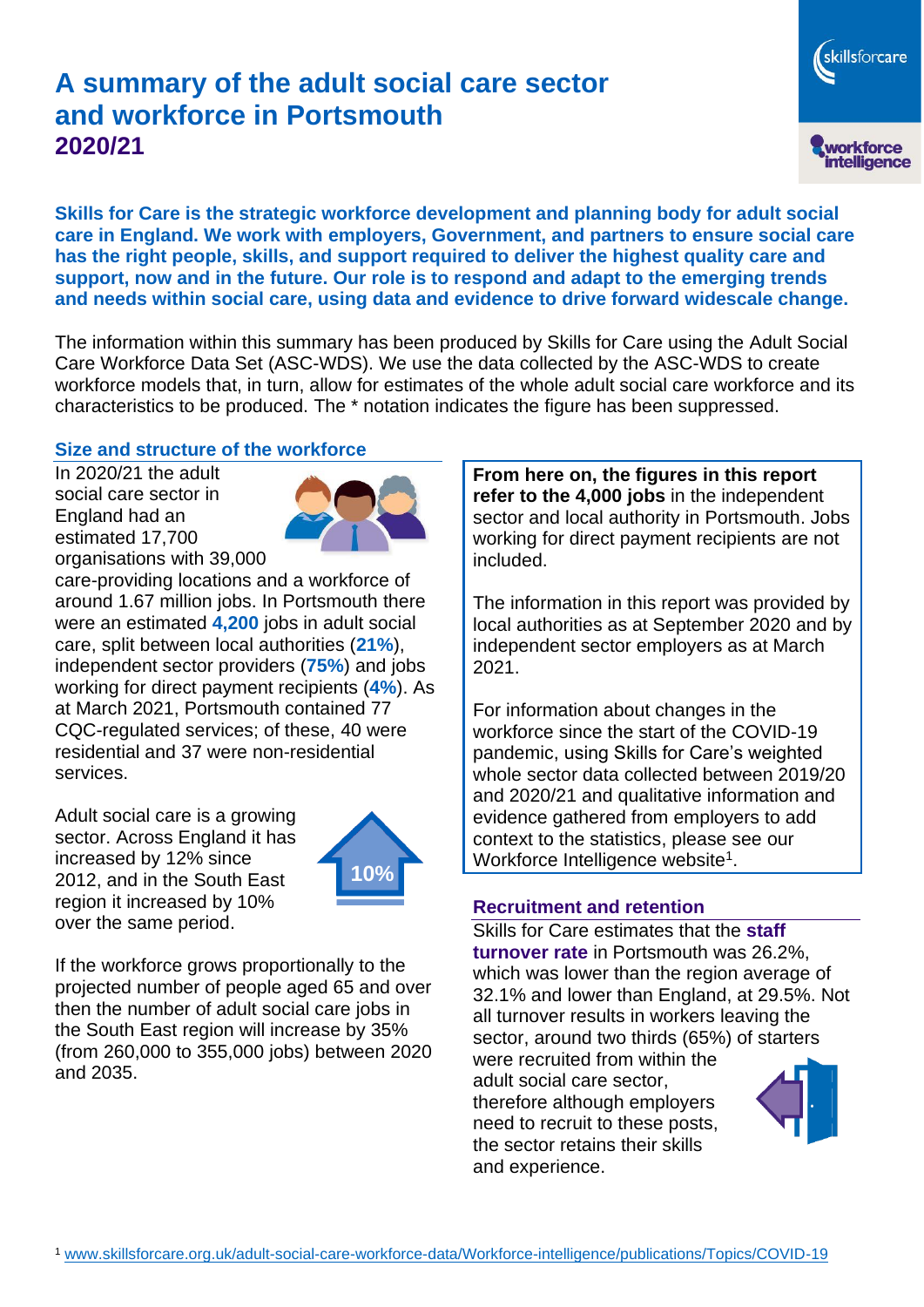Adult social care has an experienced 'core' of workers. Workers in Portsmouth had on average **9.5 years of experience in the sector** and 80% of the workforce had been working in the sector for at least three years.

Using both workforce intelligence evidence and our links with employers and stakeholders across England, we know that recruitment and retention is one of the largest issues faced by employers. We have many resources and tools available to help, for example the 'Values-based recruitment and retention toolkit'<sup>2</sup> and 'Seeing potential: widen your talent pool'. <sup>3</sup> For more information please visit: [www.skillsforcare.org.uk/recruitment-retention](http://www.skillsforcare.org.uk/recruitment-retention)

#### **Employment information**

We estimate Portsmouth had **4,000** adult social care jobs employed in the local authority and independent sectors. These included 350 managerial roles, 200 regulated professionals, 2,900 direct care (including 2,300 care workers), and 550 othernon-care proving roles.

The average number of **sickness days** taken in the last year in Portsmouth was 9.7, (8.7 in South East and 9.5 across England). With an estimated directly employed workforce of 3,700, this would mean employers in Portsmouth lost approximately **36,000 days to sickness in 2020/21**. In England levels of staff sickness have nearly doubled over the course of the pandemic between 2019/20 and 2020/21, in total around 6 million extra days were lost to sickness than in the year before.

Around one third (32%) of the workforce in Portsmouth were on zero-hours contracts. Over half (56%) of the workforce usually worked full-time hours and 44% were parttime.

### **Chart 1. Proportion of workers on zero hours contracts by area**

**England** South East **Portsmouth** 



### **Workforce demographics**

The majority (82%) of the workforce in Portsmouth were female, and the average age was 43.1 years old. Workers aged



24 and under made up 11% of the workforce and workers aged over 55 represented 25%. Given this age profile approximately 1,000 people will be reaching retirement age in the next 10 years.

Nationality varied by region, in England 83% of the workforce identified as British, while in the South East region this was 77%. An estimated 82% of the workforce in Portsmouth identified as British, 8% identified as of an EU nationality and 9% a non-EU nationality, therefore there was a similar reliance on EU and non-EU workers.

### **Pay**



Table 1 shows the full-time equivalent annual or hourly pay rate of selected job roles in Portsmouth (area), South East (region) and England. All figures

represent the independent sector as at March 2021, except social workers which represent the local authority sector as at September 2020. At the time of analysis, the National Living Wage was £8.72.

#### **Table 1. Average pay rate of selected job roles by area**

|                                 | <b>England</b> | <b>Region</b> | Area    |
|---------------------------------|----------------|---------------|---------|
| Full-time equivalent annual pay |                |               |         |
| Social Worker <sup>t</sup>      | £37,100        | £37,500       | £37,600 |
| Registered nurse                | £33,600        | £35,000       | £36,400 |
| Hourly pay                      |                |               |         |
| National Living<br>Wage         | £8.72          | £8.72         | £8.72   |
| Senior care worker              | £10.00         | £10.22        | £9.71   |
| Care worker                     | £9.29          | £9.46         | £9.34   |
| Support and<br>outreach         | £9.53          | £9.62         | £9.41   |

†Local authority social workers only.

Please note that pay varies by sector, with local authority pay generally being higher than independent sector pay.

[www.skillsforcare.org.uk/vba](http://www.skillsforcare.org.uk/vba)